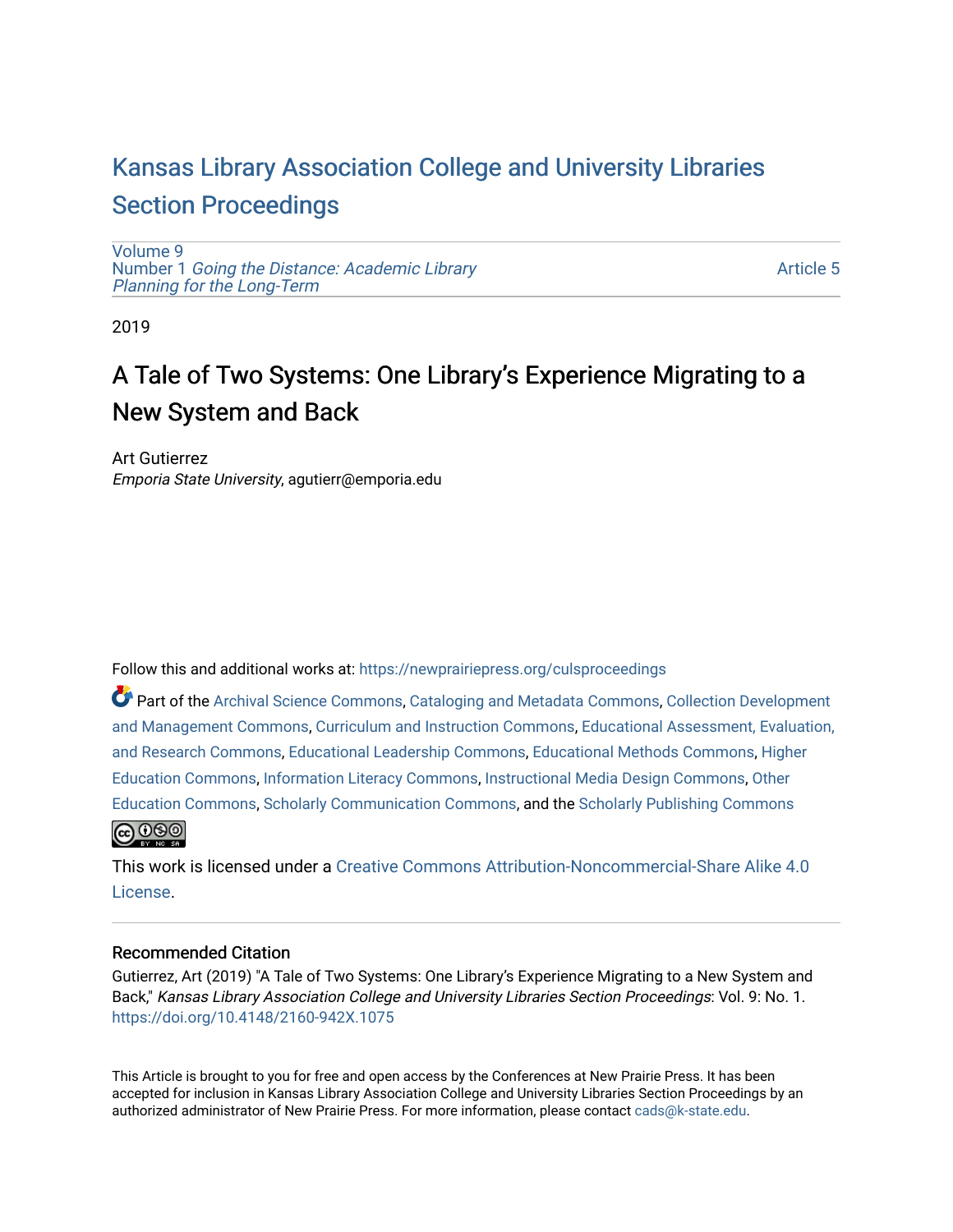## A Tale of Two Systems: One Library's Experience Migrating to a New System and Back

## Abstract

The decision to migrate to a new library system is generally a long-term decision. The integrated library system, which some now call library platforms, impact many if not all facets of the library experience. Making a transition to a new system impacts all staff and our patrons on some level. In addition to the traditional services included in a library system we are increasingly seeing new services pop-up including electronic resource management systems, discovery layers, and program management systems, as part of the new library platforms. According to Marshall Breeding's, Library Perceptions 2017 Survey, a little more than 28% of libraries surveyed were "shopping" for a new system.

The William Allen White Library, at Emporia State University, after roughly 20 years with Innovative Interfaces, Inc,. decided to migrate to OCLC's WorldShare Management Services(WMS). The migration began mid-2013 and WMS went live in January 2014. Fast forward to 2017, where the decision was made to migrate back to Innovative Interfaces, Inc.. The migration began Fall 2017 with an eventual go-live date of June 2018 for Innovative Interfaces, Inc's, Sierra system. This presentation will focus on this library's experiences ending with recommendations for migration projects.

### Keywords

migration, ILS, systems, next generation, cloud-based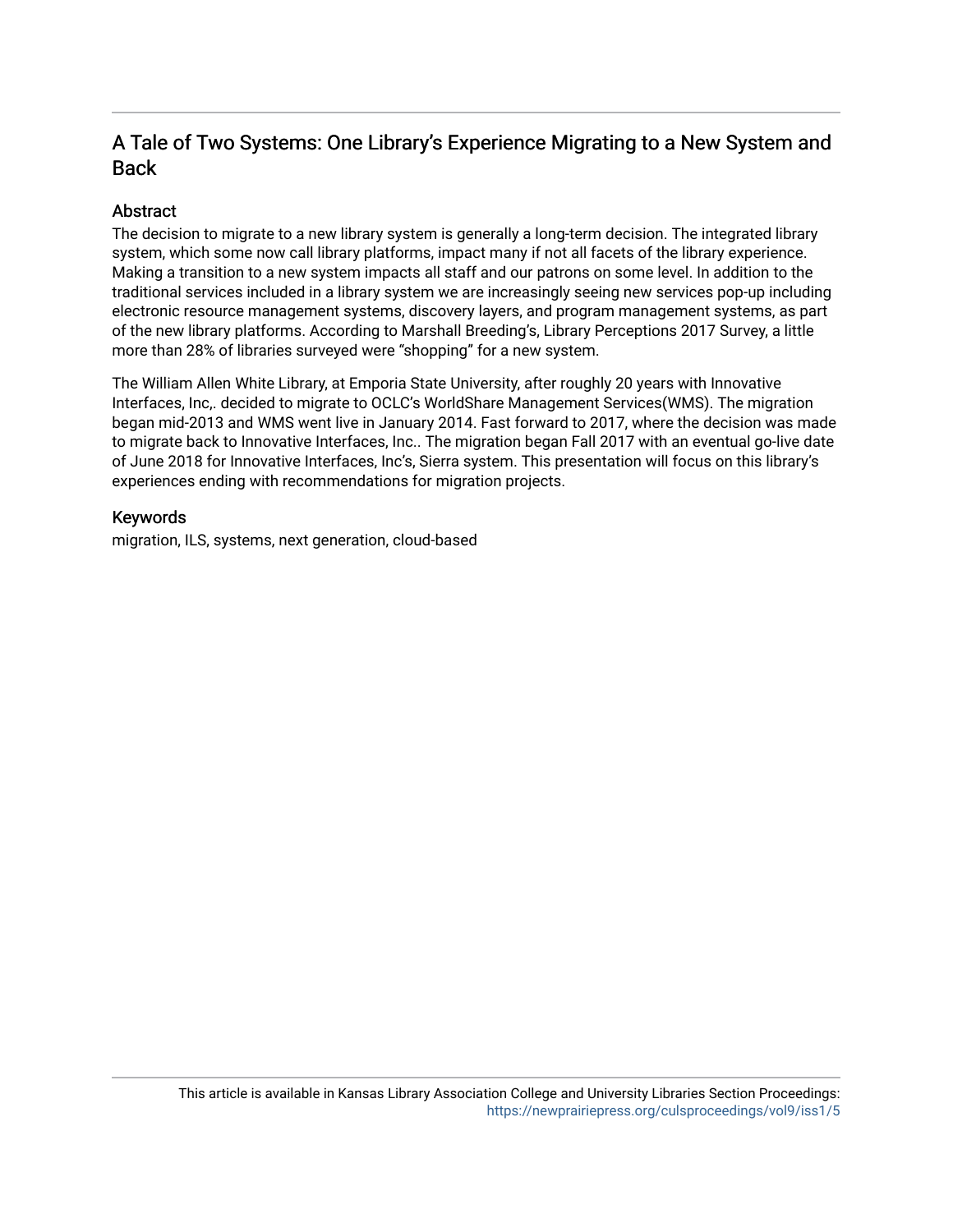#### Gutierrez: A Tale of Two Systems

A Tale of Two Systems: One Library's Experience Migrating to a New Integrated Library System and Back

The purpose of this article is to share the experience of William Allen White Library at Emporia State University (ESU), as they completed two integrated library system(ILS) migrations. The hope is that other libraries may benefit from these migration experiences who may be considering an ILS migration. A brief history about the ESU Library will be shared to provide context for the reader. Additionally, reasons a library may consider changing integrated library systems will be discussed. The migration experience for each of the migrations will be shared as well as the challenges and success of each. Finally, recommendations will be shared for consideration when migrating to a new ILS.

#### Background

The William Allen White Library at Emporia State University (ESU) is referred to as a single site in regards to integrated small branch libraries on campus. Collection size is around 800K bibliographic records. For a variety of reasons which will be discussed later in the article, ESU decided to migrate to the OCLC Worldshare Management Services (WMS) system. Prior to the migration to WMS, the library had been using the Innovative Interfaces, Inc., Millennium software. William Allen White Library had partnered with Innovative for almost 20 years. During their time with Innovative the library faculty and staff had created extensive workflows and were very comfortable with the ILS. The Library Dean at the time made the decision to move to OCLC WMS and the implementation began in the fall of 2013. The WMS system went live in January of 2014. One factor that played a large role in the migration to WMS and the subsequent migration back to Innovative was a change in leadership. Under the leadership of the Dean of the Library at that time the first migration was planned and completed. In the fall of 2016, the library welcomed a new Dean of the Library. In early 2017,the new Dean of the Library, made the decision to transition from OCLC WMS back to Innovative Interfaces, Inc. (III), Sierra software.

#### Reasons for Change

There are many reasons to consider migrating to a new library integrated library system. At ESU, the annual licensing cost from our ILS vendor was a big reason to look at other options. Additionally, at the time of the first migration, ESU hosted the server-in-house and it was due to be replaced. This was a considerable expense even for an existing integrated library system beyond the annual licensing cost for the software. There were many changes to technology since the server was first employed and consideration was given to moving to a hosted solution. This increased the annual cost but removed the cost of refreshing the server hardware.

New innovative systems were being developed and Marshall Breeding (2015) identified them as "library services platforms", this innovation in "platforms" included increased functionality such as API's, link resolvers and electronic resource management systems. (p. 5). At the time of ESU's migration to WMS, the library dean was future-minded. He was looking for ways to support the new ILS developments that were being discussed, which ultimately led him to push for the migration to OCLC WMS. Additionally, during this period the library was starting to look more at eBooks and other electronic resources for collection development purposes instead of the traditional print resources. The new integrated library systems being developed were cloud-based and not tied down by legacy software to support. The move to OCLC WMS allowed us to streamline the cataloging and discovery of the library collection into one ILS. Previously, the William Allen White Library had adopted the WorldCat Discovery layer to increase access to materials, which ultimately put the library a step ahead in the migration process. Additionally, at this time the library moved from the self-hosted Millennium Web Access Management proxy to using a hosted EZ-Proxy, for authenticating users, which is managed by OCLC. By moving multiple library services under the OCLC umbrella, we were able to better integrate our processes into one ILS and maximize our efficiency.

Another large consideration at the time of the first migration was decreases in library staffing from approximately 2008 to 2013. The library staff had decreased by 25%, including two positions in the technical services department. Additionally, at that time we relied heavily on student workers to handle the day-to-day tasks, but the technical services student budget was reduced by almost 50%.

The migration from OCLC WMS back to Innovative Interfaces, Inc., Sierra ILS, was driven largely by the arrival of a new Library Dean, in fall of 2016. This change in leadership brought a different vision for the library one equally focused on the future with an emphasis on data. Also, prior to when we migrated from III Millennium the vendor had been building their own cloud-based ILS, Sierra and developing new products in order to create their own next-generation integrated library system.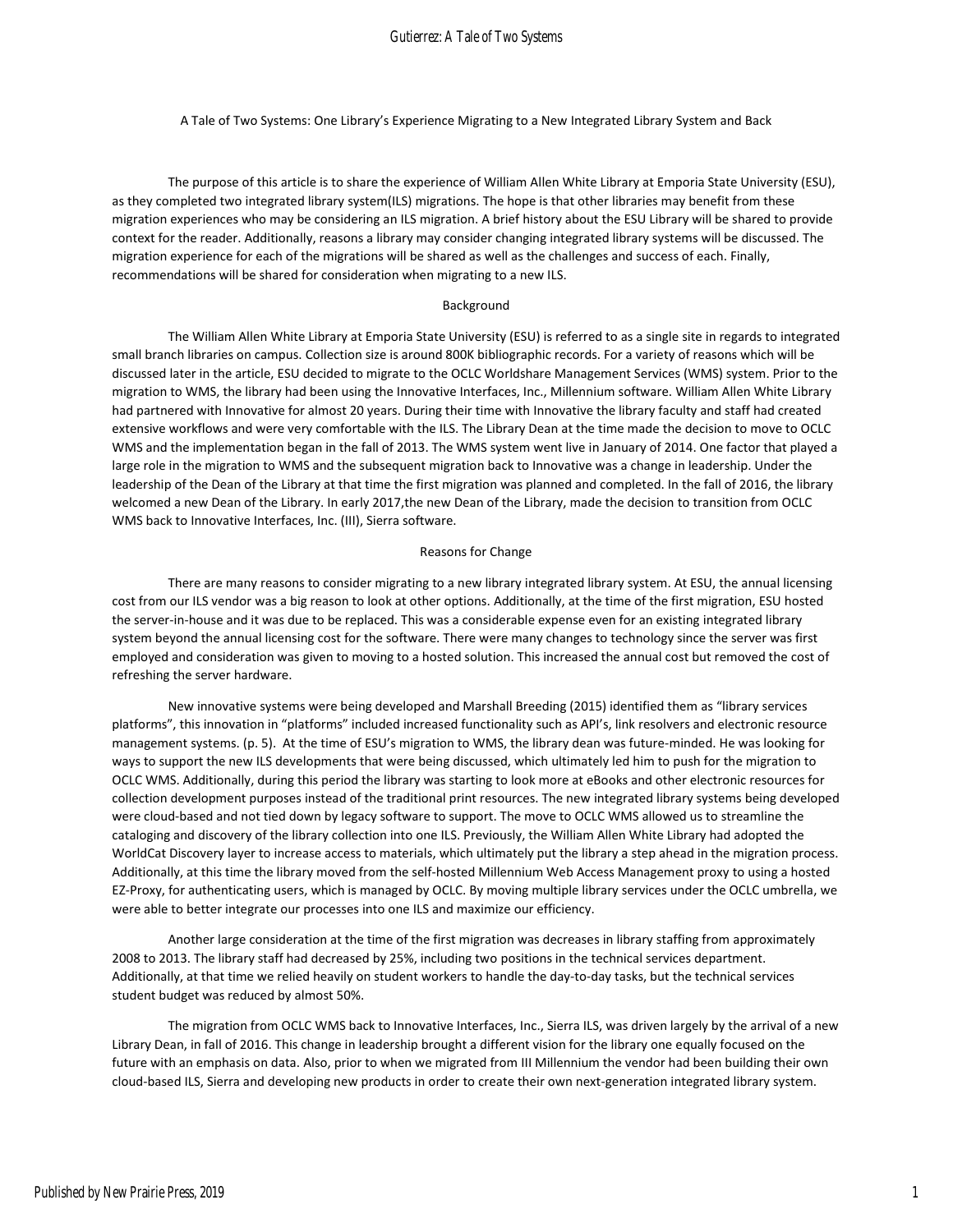These new developments to the ILS by the vendor made it worth reviewing the current functionality. From my experience as the ILS administrator for both systems, both offered unique strengths.

In the case of III Sierra system, one of the strengths is reporting. The Create Lists functionality as well as backend access to system tables provides unparalleled reporting, in my experience. Additionally, III Sierra developed new products such as a more robust electronic resource management system and their Decision Center tool.

The strength of OCLC WMS, is the web-based interface that functioned very well from the start. The integration of resources was very easy compared to our experience in the past. In WMS, you can check a box and "through indexing work done by OCLC" the contents of an entire collection are discoverable. Also, during our time on WMS, OCLC's service included the setup of on-going data connections. This process was very efficient. A good example of this would be automating the updating of our holdings. Initially, we utilized the discovery layer offered by OCLC that was integrated with our holdings but we transitioned to the Ebsco Discovery Service(EDS). I submitted a ticket for the change in discovery layers and OCLC and Ebsco staff worked in a timely fashion to create seamless updating of library resources in the new discovery interface.

#### Migration Experience One

The migration to OCLC WMS began in mid-year 2013 with the eventual go-live date of January 2014. The process included a cohort model with four libraries from a variety of integrated library systems with total migration time of five to six months. Implementation specialists from OCLC facilitated weekly calls with the cohort. The library migration team leaders navigated the various checkpoints and milestones of the migration together as a cohort. Additional support outside the cohort existed on an implementation portal, which included community boards and various other resources including documentation from past implementations. Overall this process was very smooth.

Two factors contributed to the overall smooth migration to OCLC WMS. The first factor was the use of the WorldCat Discovery layer that ESU had begun using a year prior the implementation while still on III Millennium. This allowed for our library to be three weeks ahead on the implementation schedule for the migration to WMS since our discovery layer was already configured with holdings information. A discovery layer is software that "sits" on top of the traditional online catalog that tend to have enhanced searching features and content. We were able to spend this time on other issues related to the migration and to offer support to our cohort members. The second factor was the ability to get our records out of III Millennium. After the decades-long relationship with III, both the vendor and ESU Library administrator were familiar with exporting records out of Millennium and the various challenges that could occur.

#### Migration Experience Two

The second migration from OCLC WMS to III Sierra began in the fall of 2017 and completed in summer 2018. Initially the plan was to go live in January of 2018 but due to delays the typical six-month process took closer to nine months. This process was one-on-one with the vendor and included weekly calls and the use of the Basecamp project management software. Several factors during the process helped and complicated the migration. The most helpful factor during this migration was the on-site training. This helped us get more comfortable with staff at III and helped allay some anxiety during the migration. A review of literature in the area of ILS migrations found that other libraries recommended on-site or "premium migration package" training for those considering migration (Amato & Arb, 2018). The library decided to purchase additional on-site days to help with the migration.

The III Sierra ILS does offer the Encore discovery layer but the decision was made to stay with the Ebsco Discovery Service, as we had customized the user interface with features relevant to our library. The discovery layer is the primary way students are taught to access library resources any major changes during the middle of the semester could negatively impact our students ability to locate library resources. During the migration, issues with connecting the discovery layer to the new Sierra database caused a 4-week delay. In the first migration from Millennium to WMS, the discovery layer, WorldCat Discovery, became an asset and saved us time in the migration process since it was already part of the OCLC suite of products and was already configured. During our second migration the configuration of the Ebsco Discovery Layer with the III Sierra database required a complete re-configuration as the vendors were different.

The factor that caused major issues during the migration was being able to extract our records from OCLC. OCLC WMS is a newer cloud-based ILS that uses a metadata storage system to store information instead of the traditional MARC records. Although this new ILS worked great while we were with them, it may have created the issue we had with getting our complete accurate data out of OCLC WMS. In the end the data extracted was in bad shape. There were items with incorrect locations.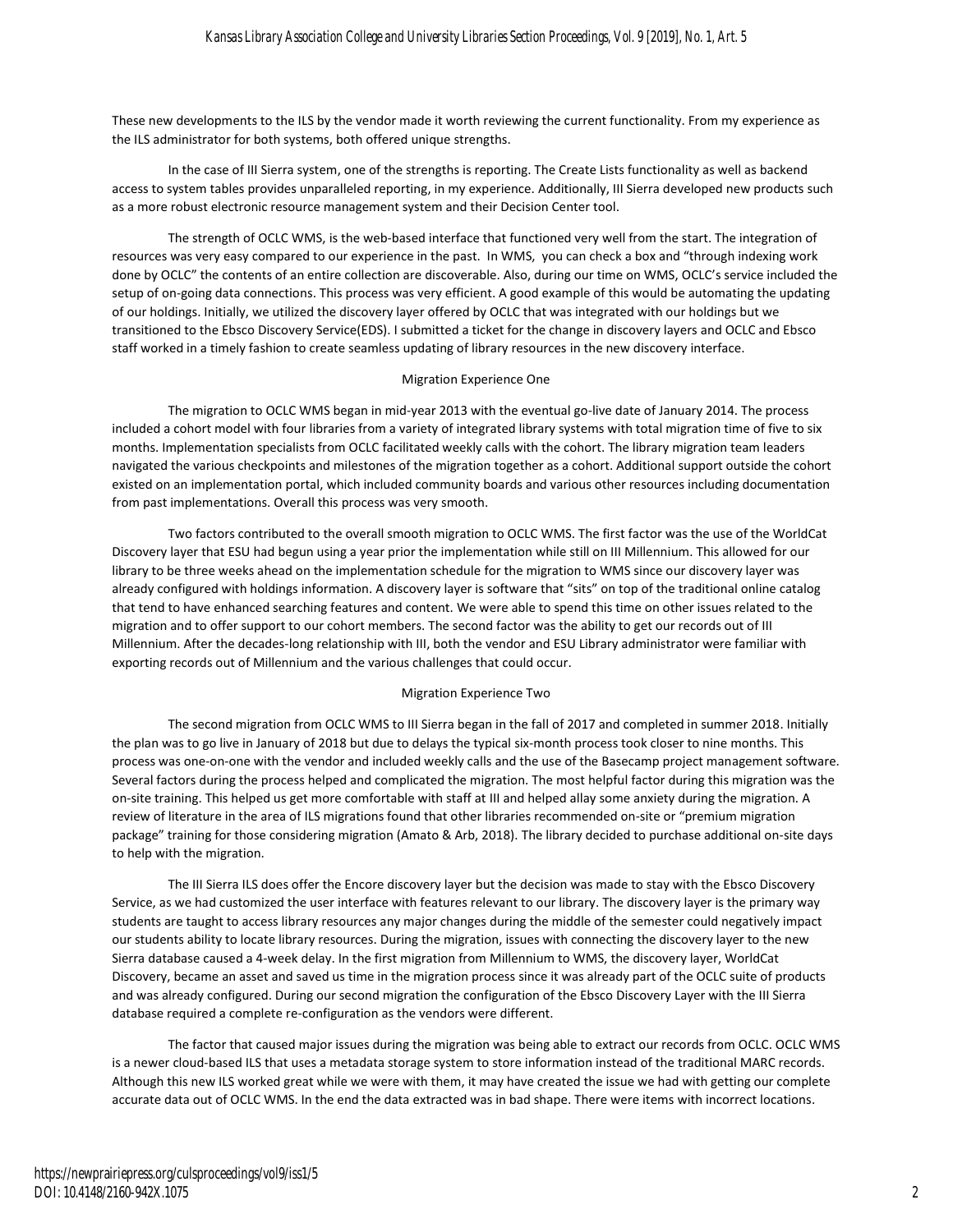#### Gutierrez: A Tale of Two Systems

Bibliographic records with copies in more than one physical location lost the separate locations after the data extraction. Records ended up containing subject headings from the master record that were not a part of the original records and often times in a foreign language. These issues were caused by our inability to get accurate records out of OCLC after working with several staff.

On the III Sierra side, one of the issues experienced was working with server administrators that had been off-shored. There was a major time differential in being able to address issues as they arose. This change in time zones would cause a oneor-two day delay in getting issues resolved.

Another challenge the ESU Library faced during the second migration was the retirement of two staff members with over 50 years of experience in libraries and with III. The first person to retire was our cataloger who had 40 years of experience; much of that was in the III Millennium ILS. She retired six months before we began the migration. As a consequence, we did not have a cataloger on staff through the migration, which created a great lack of knowledge and complicated the process. The business manager for the library also retired during the migration to Innovative Sierra. In our workflow the library business manager was basically our acquisitions person. This position did all of the ordering and invoicing in III Millennium. She was available to start the migration but retired midway through the process.

#### Recommendations

Based on the experience of the two migrations the following is a list of recommendations.

- o Resistance To Change- The focus of this is library staff. Keep in mind that this is a major change for your staff and will cause a lot of anxiety. Some staff will resist moving to the new integrated library system. The new ILS will likely cause change in workflows that will affect staff. Spend time building staff buy-in for the migration.
- o Plan For Delays- Even the most detailed migration plan will encounter delays. This could be caused by implementation staff or any of the various vendors that are involved. The typical migration period is five to six months (Yang & Venable, 2018; D'Amato & Erb, 2018). Build in a two to four-week cushion of time for delays so that you are prepared when setbacks occur.
- o Implementation Team- Build an implementation team that includes staff representation from each department or library workflow. Also, be sure to include your college's IT department as they will most likely be involved in the project at some point. Having the key people in place to help with configuration, documentation, and reviewing data will help make the migration process smooth.
- o Vendors- Prior to the migration, put together a list of vendors that will be impacted. A six-month window or as soon as possible start contacting vendors to make them aware of the migration. Integrated library systems are becoming increasingly integrated with automatic updates that still need to be initially configured so, this list could include book vendors, journal publishers, electronic resource management, discovery layers, etc.
- o Migration Timing- My recommendation would be for an implementation start time in January with a go-live date of May or June. Things to consider are the bill cycle not only for your ILS but for your various vendors as well that may be impacted. Having the migration end during the summer gives you time to deal with any potential changes before school begins in the fall. Because the migration period tends to be five to sixmonths, starting in the fall would mean going live mid-semester, which could cause challenges for students.